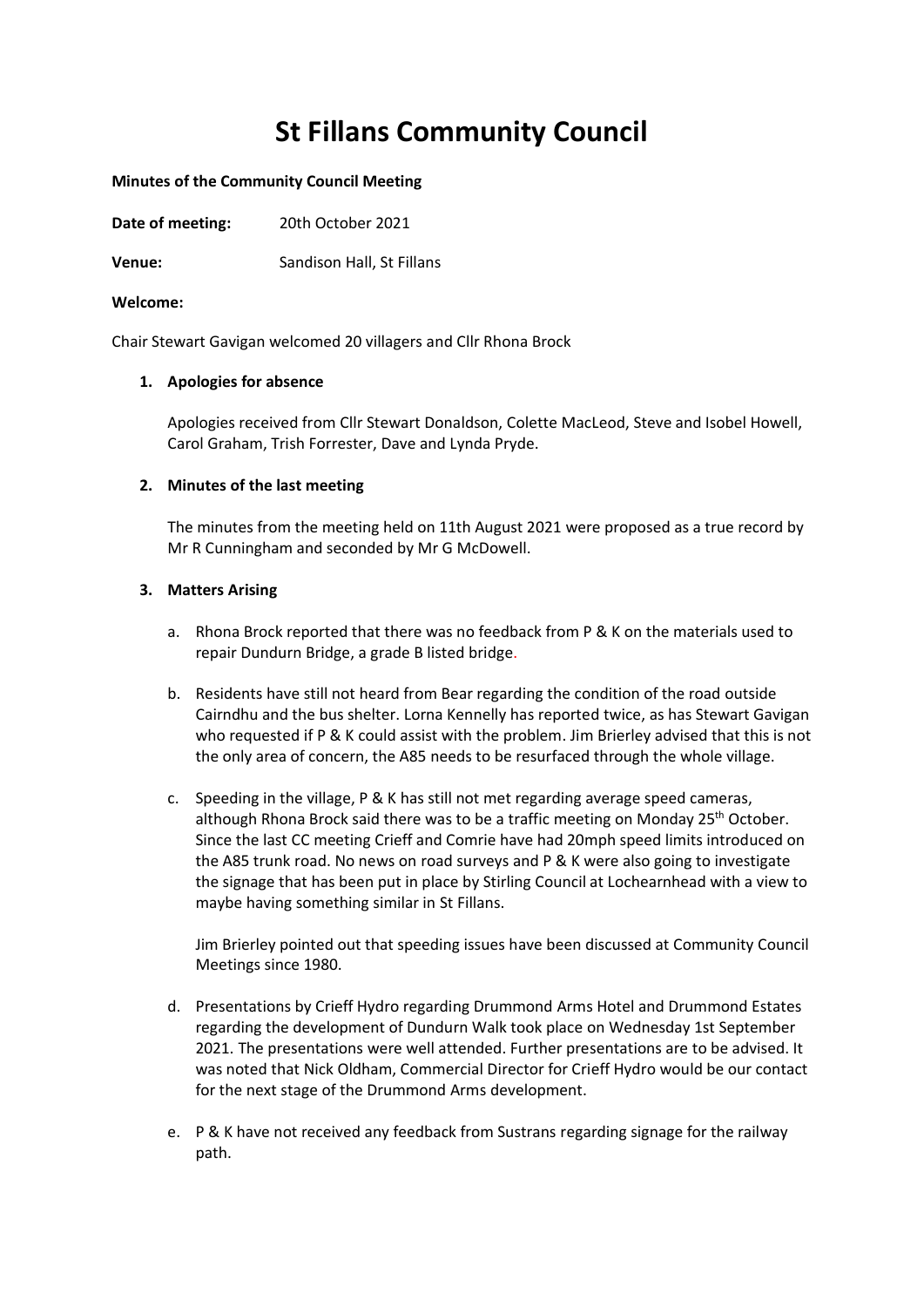f. Rhona Brock has been in contact with P & K Environmental Health regarding the bins at the Achray Hotel. The bins are lifted every Tuesday, but they are not cleaned out. Rhona Brock will chase again, there is an odour monitoring scheme and if there are vermin that would assist the case.

## **4. Police Report**

There was no Police Report.

## **5. Planning applications received.**

## **Loch Lomond and Trossachs**

2021/0278/TRE - 18th August 2021 Tree works within a conservation area: Semi mature conifer – Remove to ground level Applicant: Joy Paterson - Westholme

## 2021/0297/LBC – 23rd August 2021

Internal alterations to existing former station building to form 3 No. short term accommodation units and conversion of existing waiting room to form 1 No. seasonal shop Applicant: St Fillans Caravan Park Agent: Denholm Partnership Architects

## **Perth and Kinross**

## 21/01561/FLL

Siting of a holiday accommodation unit, formation of access track, parking area and associated works at land 370m East of Tynreoch House, St Fillans Applicant: Miss Lorna Maclarty Agent: Corr Cabins Ltd

# **6. Village working groups**

## **a. Garden Group including Still**

The garden group has met once since the last CC meeting. The tubs along the A85 are in the process of being removed.

If anyone has any ideas for the feature at both entrances to the village, please forward via email to Lorna Kennelly and Audrey Gavigan.

Still project, there had been a site meeting with Take a Pride in P & K Association and Chris Palmer Associates, following this meeting The Association has instructed Chris Palmer to proceed with the planning application.

# b. **Path Group**

There is still no progress on the Fortrenn section of the railway path yet however Geoff Hardman-Carter is attending a meeting on 22nd October.

Mike Golding has refurbished one of the old benches along the railway path.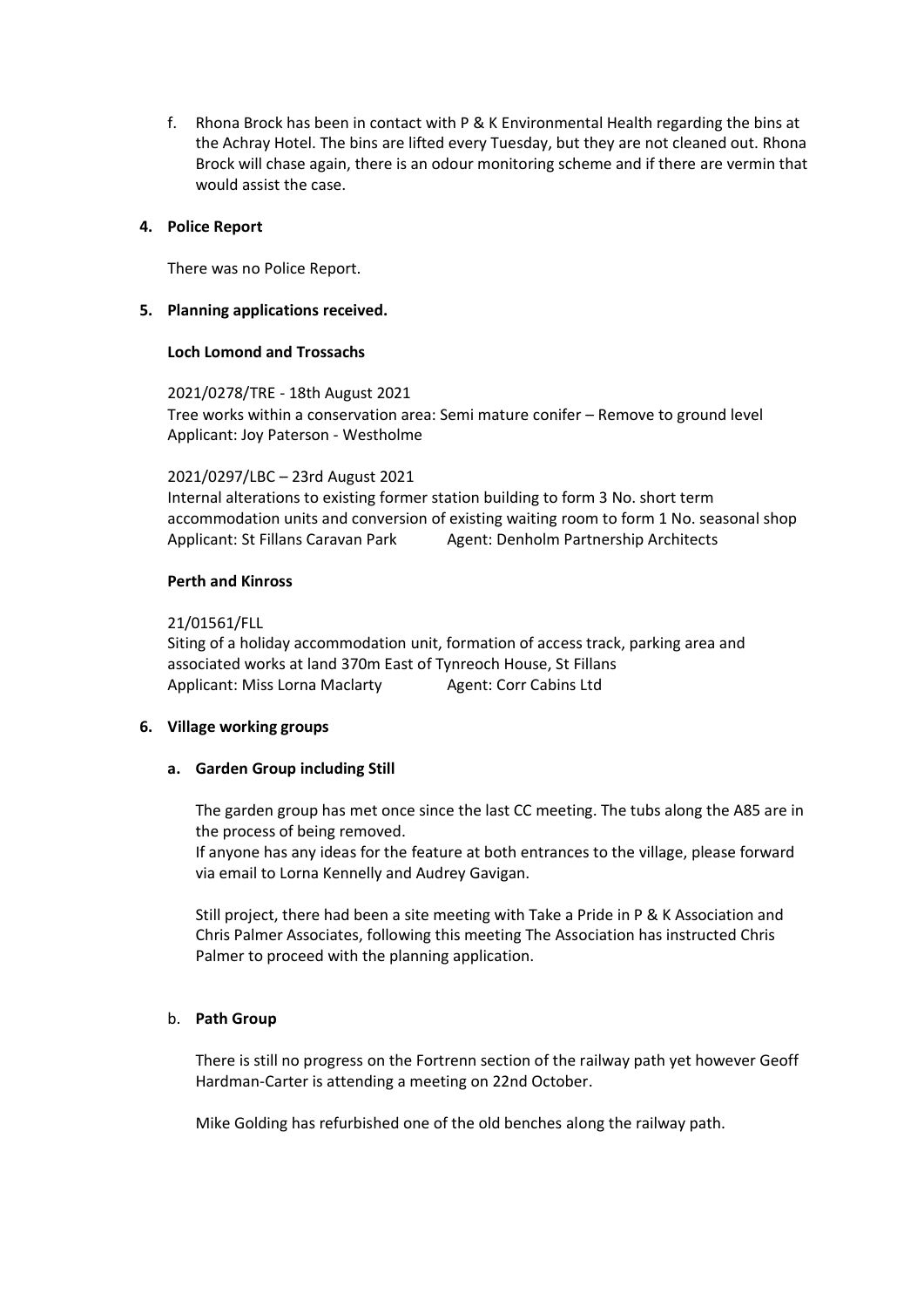The Loch Earn Railway Path Project has won an award from the Perth and Kinross LEADER Programme under the 'Local infrastructure & service improvement which has seen the biggest impact on the Community" category. The category included projects that have improved local infrastructure, created community hubs, transport services and improved community properties. The prize is a stained-glass art picture called Standing Stones of Perthshire.

# **c. Festive Committee**

The 'Village Hug' took place and was very well attended. The next event is Bonfire Night on Friday 5th November. There will be a wood collection for the bonfire closer to the time.

## **d. Play Park Group**

Two families have volunteered to help with the upkeep of the play park, thank you to them for stepping up. Barry Fisher will be reporting on the Play Park at future meetings. It is hoped that it may be possible to buy a new table for the play park.

## **e. Community Centre Feasibility Study Group**

The funding application for the feasibility study from the National Parks Recovery Fund was successful and the award is £26,500. The green light was given the week before the CC meeting and the study must be completed by March 2022. Denholm Architects have been appointed and they will commence with Stage 1 which consists of a sketch proposal and block plan, pre-planning, and scope of works to support planning application.

Thereafter, assuming we are given the green light, the group will appoint someone from the village to take forward to tender. Gary Louden has volunteered, he will take the scope of works and put out to tender, minimum of three tenders. The scope of works will include everything required for planning. SEPA will also be contacted prior to planning application.

Items will run concurrently because of the time constraints, drainage and nature surveys need to be done and completed by mid-February.

Daisy Murray questioned what will happen to the Sandison Hall, the Hall will remain. Jim Brierley advised that the Sandison Hall cannot be touched without the permission of the trustees.

# **f. Cultural Heritage Group**

Disappointed that there has been nothing from National Parks about the station platform demolition.

The damaged wall at Dundurn burial ground is being worked on, a thank you to Sandy Stewart.

There will be one more grass cut before the end of the season.